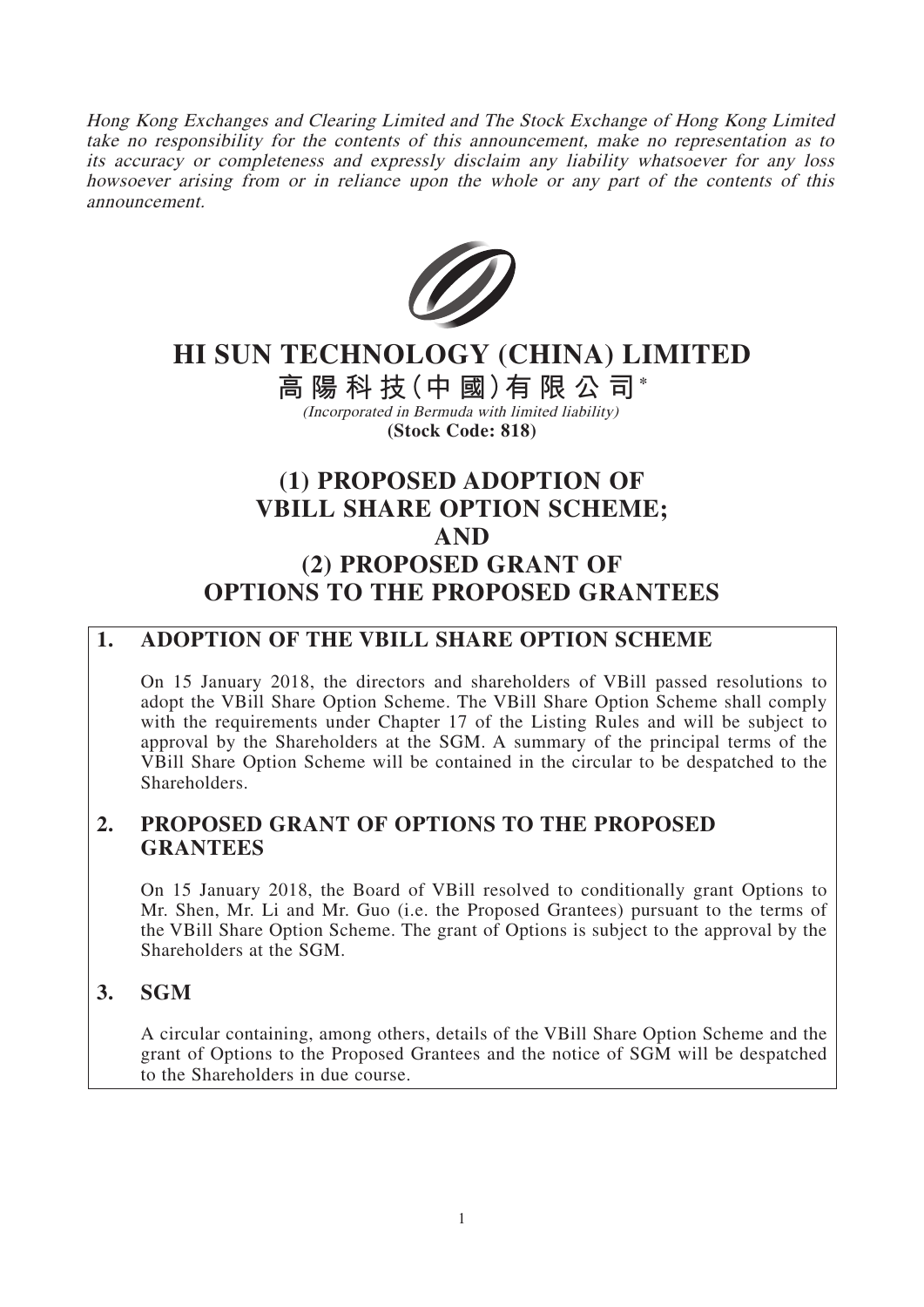## **1. ADOPTION OF THE VBILL SHARE OPTION SCHEME**

#### **The VBill Share Option Scheme**

On 15 January 2018, the directors and shareholders of VBill passed resolutions to adopt the VBill Share Option Scheme.

The purpose of the VBill Share Option Scheme is to enable VBill to grant options to selected Participants as incentives or rewards for their contribution or potential contribution to the VBill Group. The Board of VBill considers that the VBill Share Option Scheme will provide the Participants with the opportunity to acquire proprietary interests in VBill and encourage Participants to work towards enhancing the value of equity interests in VBill for the benefit of the VBill Group and its shareholders as a whole. The VBill Share Option Scheme will provide VBill with a flexible means of retaining, incentivising, rewarding, and/or providing benefits to the Participants. Given the different nature of the duties of the employees of various business units of the Group, the Directors believe that the authority given to the Board of VBill under the VBill Share Option Scheme to determine the eligibility of any VBill Share Option Scheme Participant of any Option from time to time based on his or her contribution or potential contribution to the development and growth of the VBill Group on a case by case basis, and specify any minimum holding period and/or performance target at its discretion as conditions in any Option granted will serve to protect the value of VBill and achieve the purpose stated above.

As at the date of this announcement, the Registered Capital is RMB199,900,000. Assuming that there is no change in the Registered Capital between the period from the date of this announcement and the date of the SGM and subject to the conditions mentioned below having been satisfied, the maximum Registered Capital which may be contributed by the grantees upon exercise of all options which may be granted under the VBill Share Option Scheme and any other share option schemes of VBill will be RMB19,990,000, being 10% of the Registered Capital of VBill as at the date of the SGM, unless the Company obtains a fresh approval from Shareholders to renew the 10% limit (i.e. the "VBill Scheme Mandate Limit"), provided that the maximum Registered Capital contributed or to be contributed by the grantees in respect of which options may be granted under the VBill Share Option Scheme together with any options outstanding and yet to be exercised under the VBill Share Option Scheme and any other share option schemes of VBill shall not exceed 30% of the Registered Capital of VBill from time to time.

#### **Conditions**

The VBill Share Option Scheme shall be effective subject to the fulfilment and satisfaction of the following conditions:

- (i) all necessary consents, waivers and permits (if any) required to be obtained by VBill (including but not limited to the directors and shareholders of VBill) in accordance with the constitutional documents of VBill and all applicable laws having been obtained; and
- (ii) the Shareholders having approved the adoption of the VBill Share Option Scheme at the SGM.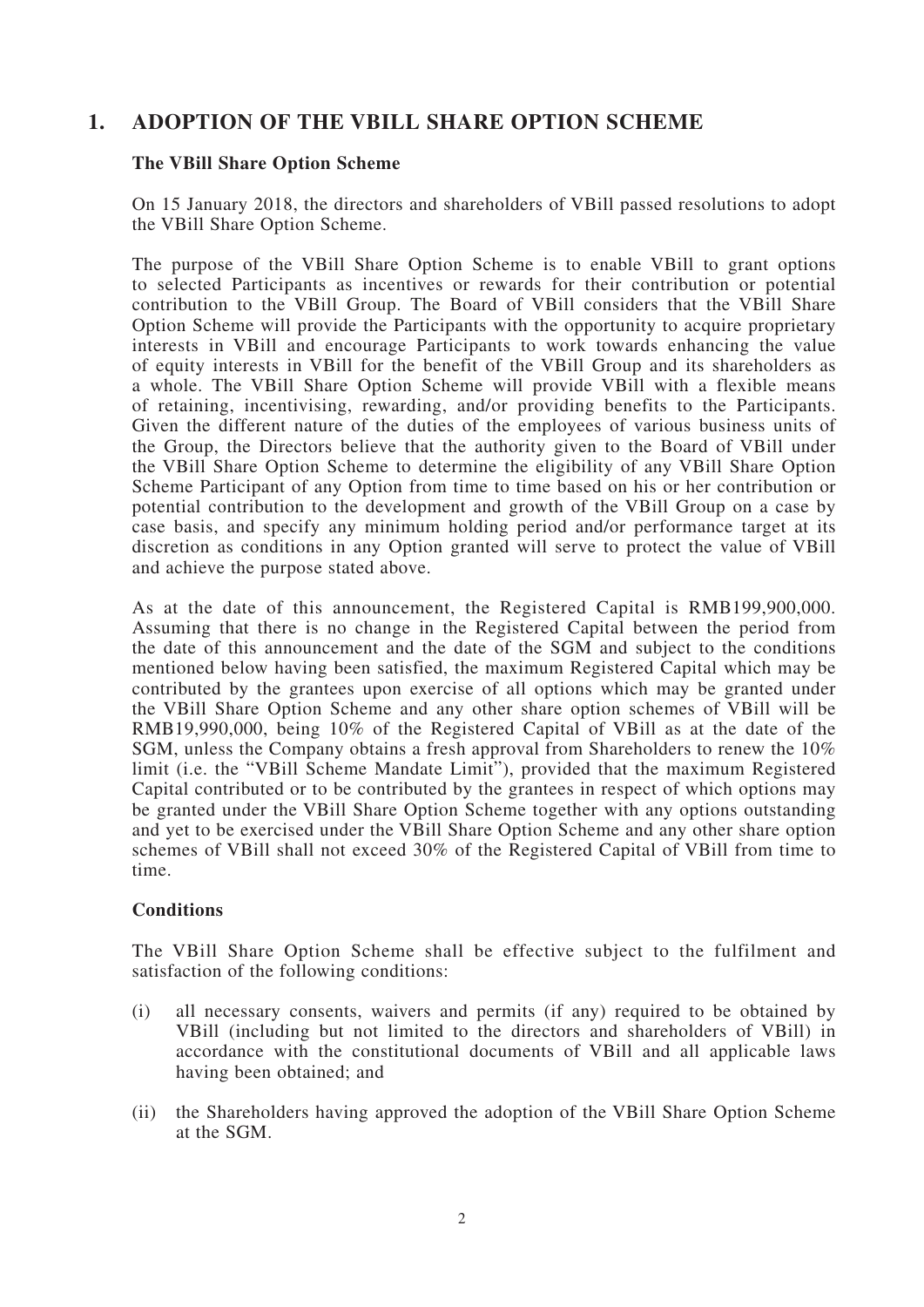A summary of the principal terms of the VBill Share Option Scheme will be contained in the circular to be despatched to the Shareholders.

#### **Information of the VBill Group**

VBill is a company incorporated under the laws of the PRC with limited liability and is principally engaged in the provision of payment processing solutions in the PRC. As at the date of this announcement, its Registered Capital is RMB199,900,000. As at the date of this announcement, the Company has no intention or plan to seek separate listing of VBill on any stock exchange.

As at the date of this announcement, VBill has seven wholly-owned subsidiaries, being 江蘇隨行付電子商務有限公司 (unofficial English translation being Jiangsu VBill Electronic Business Co. Ltd., "**Jiangsu VBill**"), 南昌隨行付網絡小額貸款有限公 司 (unofficial English translation being Nanchang VBill Internet Micro-Credit Co. Ltd., "**Nanchang VBill**"), 隨行付(北京)金融信息服務有限公司 (unofficial English translation being VBill (Beijing) Financial Information Service Co. Ltd., "**Beijing VBill Finance**"), 北京銀企融合技術開發有限公司 (unofficial English translation being Beijing Bank & Enterprise Integration Technology Development Co. Ltd., "**Beijing Technology**"), 北京隨行付商業保理有限公司 (unofficial English translation being Beijing VBill Commercial Factoring Co. Ltd., "**Beijing VBill Factoring**"), 微碼數據 科技有限公司 (unofficial English translation being Weima Data Technology Co., Ltd., "**Weima**") and 南昌市宏恒技術開發有限公司 (unofficial English translation being Nanchang Hongheng Technology Development Co., Ltd., "**Nanchang Hongheng**"), each being a limited liability company incorporated in the PRC.

Jiangsu VBill is principally engaged in the provision of e-Commerce services in the PRC.

Nanchang VBill has obtained the Jiangxi Province Small Loan Company Operation Permit(江西省小額貸款公司經營許可證)and is principally engaged in online and offline small loan business in the PRC.

Beijing VBill Finance is principally engaged in the provision of financial information services in the PRC.

Beijing Technology is principally engaged in the provision of payment related system integrated services in the PRC.

Beijing VBill Factoring is principally engaged in the provision of commercial factoring services in the PRC.

Weima is principally engaged in the provision of payment processing solutions in the PRC.

Nanchang Hongheng is principally engaged in the development of payment related technology in the PRC.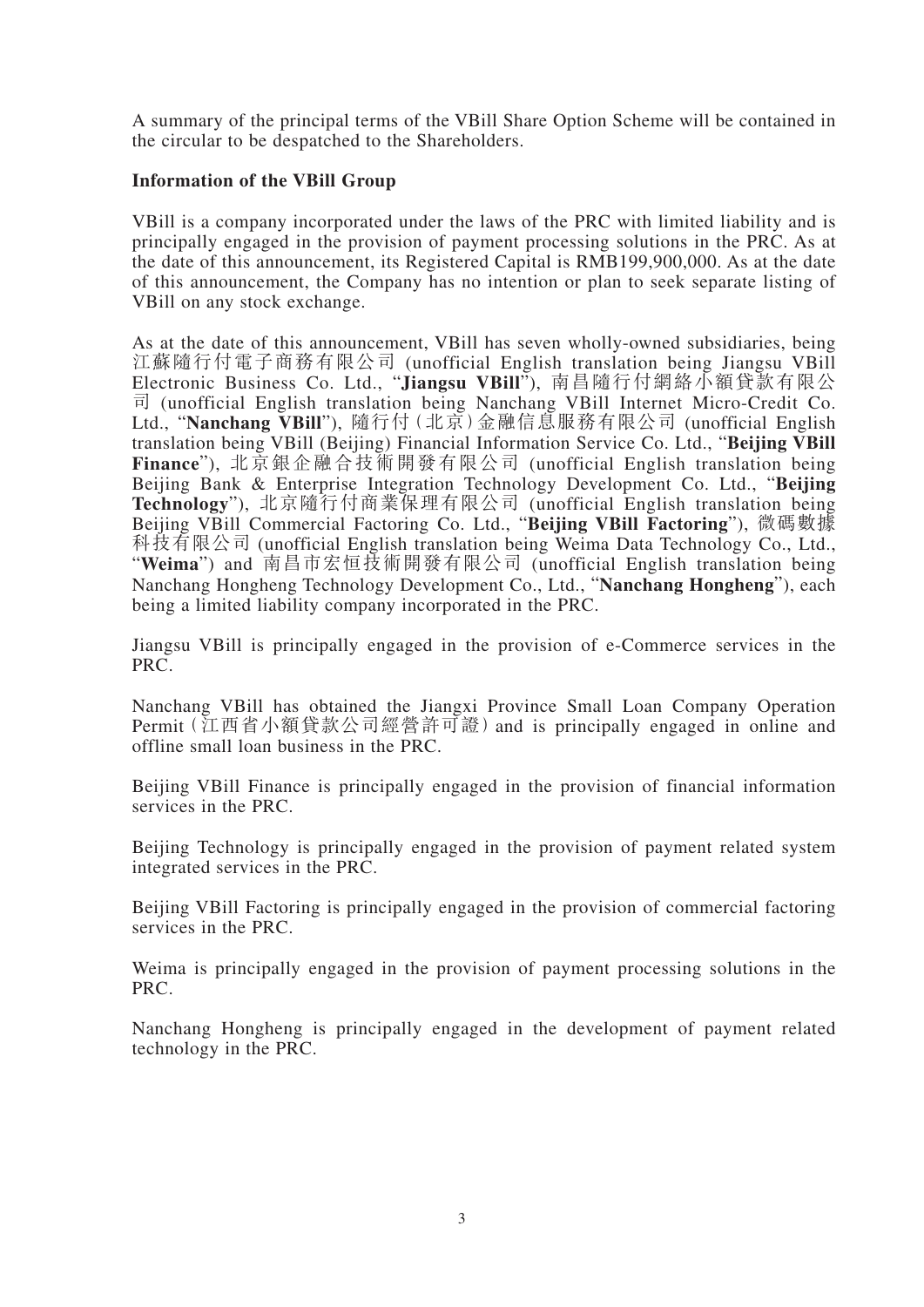## **2. PROPOSED GRANT OF OPTIONS TO THE PROPOSED GRANTEES**

On 15 January 2018, the Board of VBill resolved to conditionally grant Options to Mr. Shen, Mr. Li and Mr. Guo (i.e. the Proposed Grantees) pursuant to the terms of the VBill Share Option Scheme. The grant of Options is subject to the approval by the Shareholders at the SGM.

#### **Details of the proposed grant of Options**

#### **Name of Proposed Grantees**

Mr. Shen – a director and the chairman of the Board of VBill and a director of certain members of the VBill Group

Mr. Li – the chief executive officer of VBill and the supervisor of a member of the VBill Group

Mr. Guo – the senior vice president of VBill

Each of Mr. Shen and Mr. Li is a connected person of the Company at subsidiary level. None of the Proposed Grantees is a director, chief executive or substantial shareholder of the Company or an associate of any of them.

Subscription price of Options granted:

RMB12.51 for every RMB1.0 in the Registered Capital of VBill

The subscription price was determined in accordance with the terms of the VBill Share Option Scheme.

Market price of the equity interest of VBill on the date of grant:

Not applicable as the equity interests of VBill are not listed.

Amount of Enlarged Registered Capital subject to the Options

| <b>Name of Proposed Grantee</b> | Aggregate<br>subscription<br>price<br>(RMB) | <b>Amount</b> of<br><b>Enlarged</b><br><b>Registered</b><br>Capital subject<br>to the Options<br>(RMB) | Aggregate<br>percentage of<br>the Enlarged<br><b>Registered</b><br>Capital<br><i>(Approximate)</i> |
|---------------------------------|---------------------------------------------|--------------------------------------------------------------------------------------------------------|----------------------------------------------------------------------------------------------------|
| Mr. Shen                        | 170,505,045.0                               | 13,629,500                                                                                             | $6\%$                                                                                              |
| Mr. Li                          | 85,252,522.5                                | 6,814,750                                                                                              | $3\%$                                                                                              |
| Mr. Guo                         | 85,252,522.5                                | 6,814,750                                                                                              | $3\%$                                                                                              |
| Total:                          | 341,010,090.0                               | 27,259,000                                                                                             | $12\%$                                                                                             |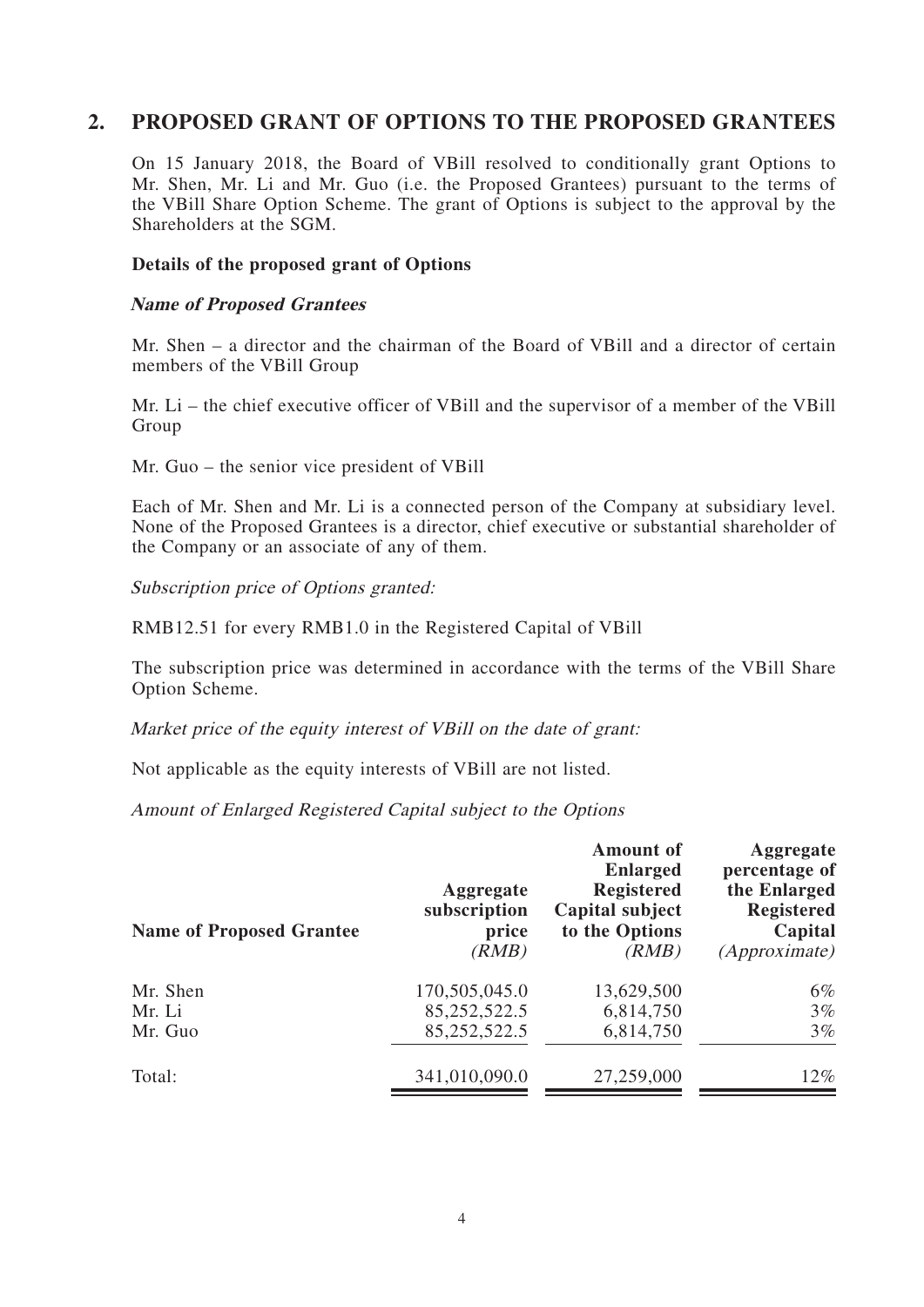#### Exercise period of the Options:

Three years from the Effective Date. The Options shall only be exercised once within the exercise period.

#### Consideration for the grant of the Options:

RMB1 to be paid by each Proposed Grantee upon the acceptance of the Options granted

#### Other covenants

- (1) Each of the Proposed Grantees shall not transfer or sell, charge, pledge or dispose of or create any third party interests over, or enter into any agreement to effect the foregoing any of their respective Option Interests of VBill within 2 years of the exercise of the Options, unless prior written consent of Chongqing Jiexing is obtained.
- (2) After the two-year lock-up period stipulated in (1) above, Chongqing Jiexing shall have the pre-emptive rights over all other shareholders of VBill and other third parties to take up the Option Interests at the same price offered by the Proposed Grantees for any such sale or transfer of the Option Interests by the Proposed Grantees.
- (3) When a third party purchaser offers to purchase the entire equity interest of VBill and Chongqing Jiexing agrees to sell its entire interests in VBill to such purchaser ("Sale"):
	- (i) all the then existing shareholders of VBill (including the Proposed Grantees who have acquired the Option Interests) shall agree to sell their entire interests in VBill to such third party purchaser at the same price at which Chongqing Jiexing sells its entire interests in VBill; and
	- (ii) all the outstanding Options which have been granted but not exercised shall lapse on the date a sale and purchase agreement in respect of the Sale is signed.
- (4) When the purchase offer of a third party purchaser relates only to part of the equity interests in VBill, Chongqing Jiexing may choose to sell its interests in VBill alone or request all other existing shareholders of VBill (including the Proposed Grantees who have acquired the Option Interests), who shall be obliged to act upon such request, to sell their interests in VBill to such third party purchaser together with it in proportion to their respective percentage holding in VBill at the same price at which Chongqing Jiexing sells its equity interests in VBill.
- (5) After any Proposed Grantee have become a shareholder of VBill, where there shall be any increase in the Registered Capital in the future, each of such Proposed Grantees shall have the pre-emptive rights to contribute to the increased Registered Capital on the same subscription price and to the extent that their respective percentage holding in VBill remains the same before and after such increase.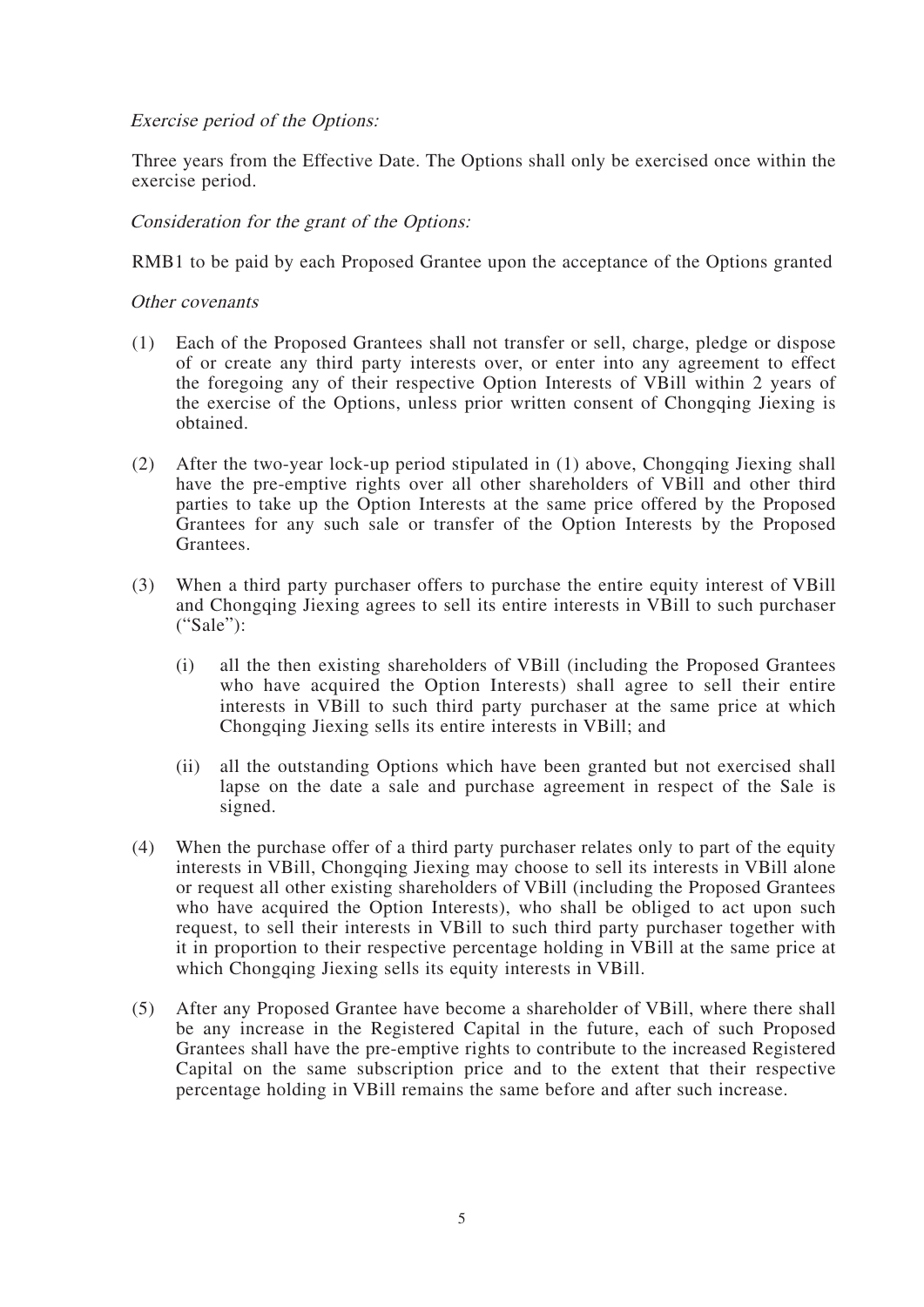- (6) Each of the Proposed Grantees shall remain in full employment with VBill for at least 12 months from the exercise date unless the Proposed Grantee is dismissed by VBill due to the Proposed Grantee's violation of laws, breach of the articles of association of VBill, or obvious wrongful conducts as an employee or otherwise.
- (7) Each of the Proposed Grantees shall not engage in any business which competes with the business of VBill during the term of his employment or 5 years from the date of grant of the Options, whichever is longer.

#### **Shareholding structure of VBill**

The shareholding structure of VBill as at the date of this announcement and upon the exercise of the Options by the Proposed Grantees in full are as follows:

|                             | As at the date of this<br>announcement                    |                                                                          | Upon the exercise of<br>the Options by the Proposed<br><b>Grantees in full</b><br>Aggregate |                                                                                       |
|-----------------------------|-----------------------------------------------------------|--------------------------------------------------------------------------|---------------------------------------------------------------------------------------------|---------------------------------------------------------------------------------------|
| Name of shareholders        | <b>Amount of</b><br><b>Registered</b><br>Capital<br>(RMB) | Aggregate<br>percentage of<br>the Registered<br>Capital<br>(Approximate) | <b>Amount of</b><br><b>Enlarged</b><br><b>Registered</b><br>Capital<br>(RMB)                | percentage of<br>the Enlarged<br><b>Registered</b><br>Capital<br><i>(Approximate)</i> |
| Chongqing Jiexing           | 160,000,000                                               | 80.04%                                                                   | 160,000,000                                                                                 | 70.44%                                                                                |
| Mr. Shen                    | 19,900,000                                                | 9.95%                                                                    | 33,529,500                                                                                  | 14.76%                                                                                |
| Mr. Li                      | 9,600,000                                                 | 4.80%                                                                    | 16,414,750                                                                                  | $7.23\%$                                                                              |
| Other shareholders of VBill | 10,400,000                                                | 5.20%                                                                    | 10,400,000                                                                                  | 4.58%                                                                                 |
| Mr. Guo                     |                                                           |                                                                          | 6,814,750                                                                                   | $3.00\%$                                                                              |
| Total:                      | 199,900,000                                               | 100.00%                                                                  | 227,159,000                                                                                 | 100.00%                                                                               |

#### **Scheme limit and individual limit**

Under rules of the VBill Share Option Scheme, the total Registered Capital contributed and to be contributed upon exercise of the Options granted to each Participant (including both exercised and outstanding Options) in any 12-month period shall not exceed 1% of the Registered Capital (i.e. the "Individual Limit"). Any further grant of Options to a Participant which would result in the Registered Capital contributed and to be contributed by a Participant upon exercise of all Options granted and to be granted to such Participant (including exercised, cancelled and outstanding Options) in the 12-month period up to and including the date of grant of such further Options exceeding the Individual Limit shall be subject to approval of the Shareholders in advance with such Participant and his close associates (or his associates if such Participant is a connected person) abstaining from voting.

Assuming that all of the Proposed Grantees exercise the Options in full, the aggregate percentage of the Enlarged Registered Capital attributable to Mr. Shen, Mr. Li and Mr. Guo are approximately 6%, 3% and 3% respectively, which exceed the Individual Limit. Therefore, the grant of Options to the Proposed Grantees is subject to the Shareholders' approval at the SGM.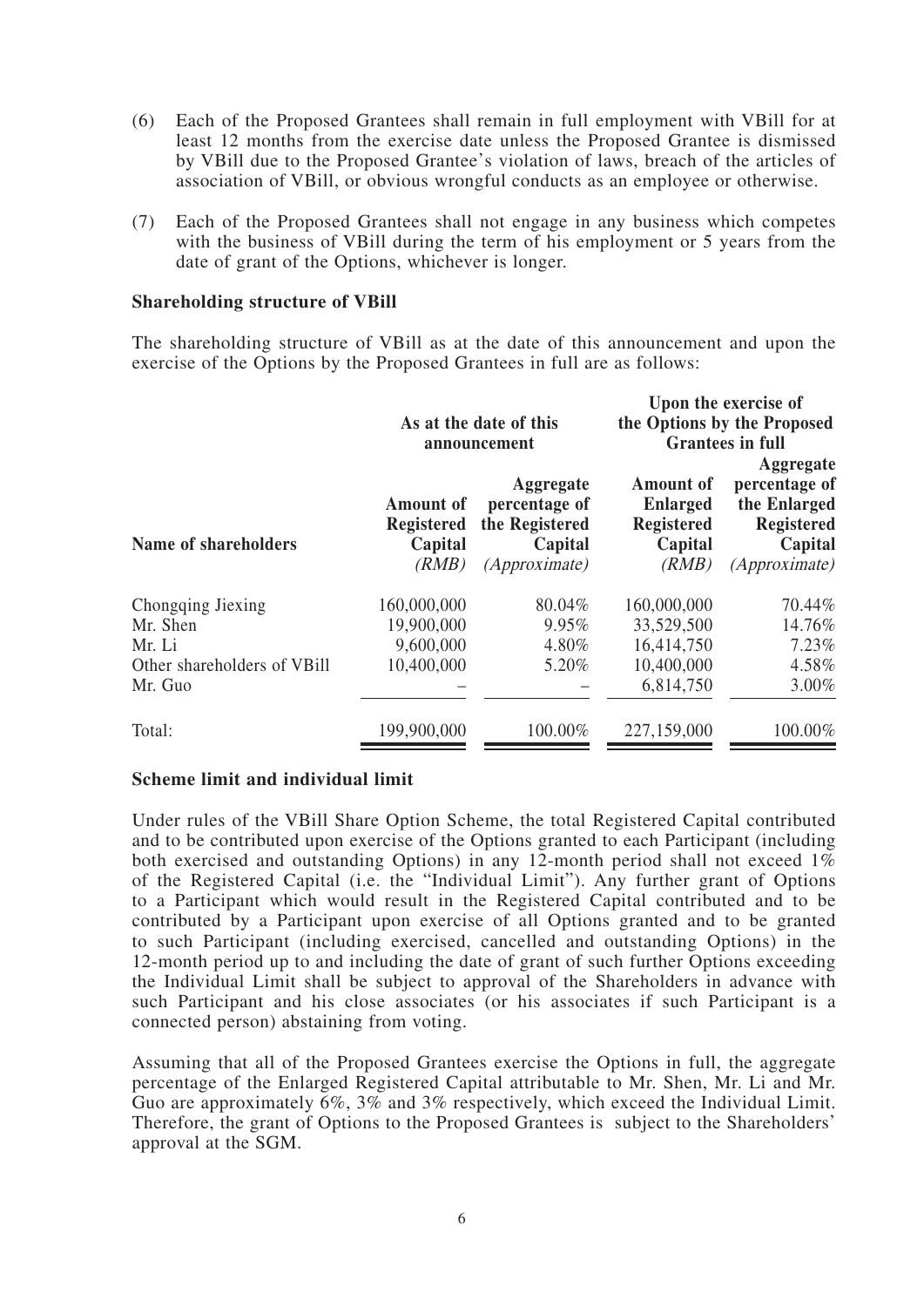In addition, under the rules of the VBill Share Option Scheme, the total Registered Capital which may be contributed by the grantees upon exercise of all Options to be granted under the VBill Share Option Scheme and other share option schemes of VBill shall not in aggregate exceed 10% of the Registered Capital of VBill as at the date of the SGM (i.e. VBill Scheme Mandate Limit), being RMB199,900,000 multiplied by 10% which equals to RMB19,990,000, assuming that there is no change in the Registered Capital between the period from the date of this announcement and the date of the SGM.

Assuming that all of the Proposed Grantees exercise the Options in full and there is no change in the Registered Capital between the date of this announcement and the date of the SGM, the Proposed Grantees will, in aggregate, have contributed RMB27,259,000, representing approximately 12% of the Enlarged Registered Capital (or approximately 13.64% of the Registered Capital as at the date of the SGM), which exceed the VBill Scheme Mandate Limit. Therefore, the grant of Options to the Proposed Grantees is subject to the Shareholders' approval at the SGM.

#### **Financial information of the VBill Group**

Set out below are certain unaudited financial results of VBill Group as extracted from the audited consolidated financial statements of the Company for the two years ended 31 December 2015 and 2016 prepared in accordance with Hong Kong Generally Accepted Accounting Principles (HKGAAP):

|                          | <i>HK\$'000</i> | For the year ended For the year ended<br>31 December 2016 31 December 2015<br><b>HK\$'000</b> |
|--------------------------|-----------------|-----------------------------------------------------------------------------------------------|
| Revenue                  | 1,031,203       | 494,182                                                                                       |
| Profit before income tax | 174.531         | 61.829                                                                                        |
| Profit after income tax  | 155,388         | 57,463                                                                                        |

The unaudited book value of the total assets and net assets of VBill Group as at 30 June 2017 were approximately HK\$1,755,256,000 and HK\$466,817,000 respectively.

#### **Reasons for and benefits of the proposed grant of the Options**

The principal activity of the Company is investment holdings. The principal activities of the Group are provision of payment processing solutions, provision of financial solutions, sales of electronic power meters, information security chips and solutions and provision of platform operation solutions.

The Directors are of the view that the Proposed Grantees, being key employees and senior management of the VBill Group, has made substantial contributions to the VBill Group. In addition, the grant of Options to enable the Proposed Grantees to subscribe for the equity interest in VBill will motivate them to contribute to the success and long term development of VBill Group. It is also beneficial to VBill Group and the Group as a whole as the interest of the senior management of VBill will be aligned with that of the Group by subscribing for equity interests in VBill themselves. In addition, the capital base of VBill will be enlarged and the Proposed Grantees (which are management staff of VBill) will be more committed to the furtherance of the development of VBill's business.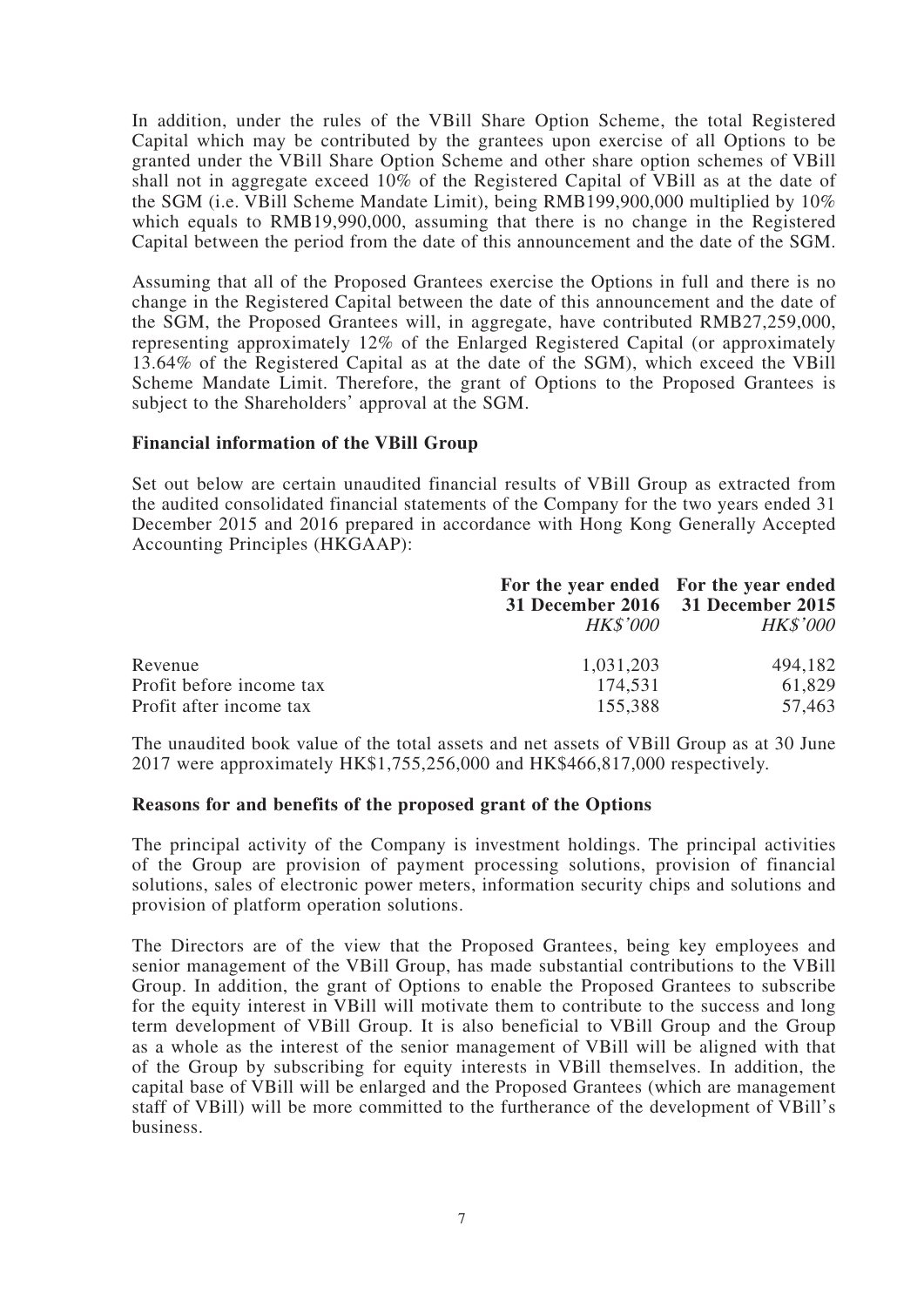The Directors (including the independent non-executive Directors) consider that the proposed grant of the Options and the Deemed Disposal (as defined below) are fair and reasonable and on normal commercial terms or better and in the interests the VBill Group, the Company and the Shareholders as a whole.

As none of the Directors had material interests in the proposed grant of Options and the Deemed Disposal (as defined below), no Director was required to abstain from voting on the relevant resolutions.

#### **Deemed disposal of VBill**

As shown in the table under the paragraph headed "Shareholding structure of VBill" above, upon the exercise of the Options in full by the Proposed Grantees, and assuming there is no change in the Registered Capital between the date of this announcement and up to the date of exercise of Options in full, the Group's interests in VBill will be diluted from approximately 80.04% to approximately 70.44% but VBill will continue to be accounted for as a subsidiary of the Group. The reduction of approximately 9.60% equity interest of the Company in VBill as a result of exercise of the Options in full will constitute a deemed disposal ("**Deemed Disposal**") under Chapter 14 of the Listing Rules.

The gross proceeds from the Deemed Disposal upon exercise of the Options in full will be RMB341,010,090 (approximately HK\$409,212,108) which is intended to be applied as general working capital of VBill Group. The Deemed Disposal will be accounted for as equity transactions and will not lead to any gain or loss to the Group. However, it is expected that employee share option expenses for the Options in the amount of approximately RMB140 million (approximately HK\$168 million) will be recorded by the Company upon grant and vesting of the Options.

Nevertheless, Shareholders should note that the exact financial effect of the grant and vesting of the Options and the Deemed Disposal to the Group is subject to the review of the auditors of the Company.

#### **Implications under the Listing Rules**

Since the exercise of the Options is not at the Company's discretion, the Deemed Disposal will be classified as if the Options had been exercised at the time of the grant. As certain of the applicable percentage ratios of the Deemed Disposal are above 5% but all applicable percentage ratios are less than 25% and the total consideration to be paid by the Proposed Grantees is above HK\$10,000,000, the Deemed Disposal constitutes a discloseable transaction for the Company which is only subject to notification and announcement requirements under Chapter 14 of the Listing Rules.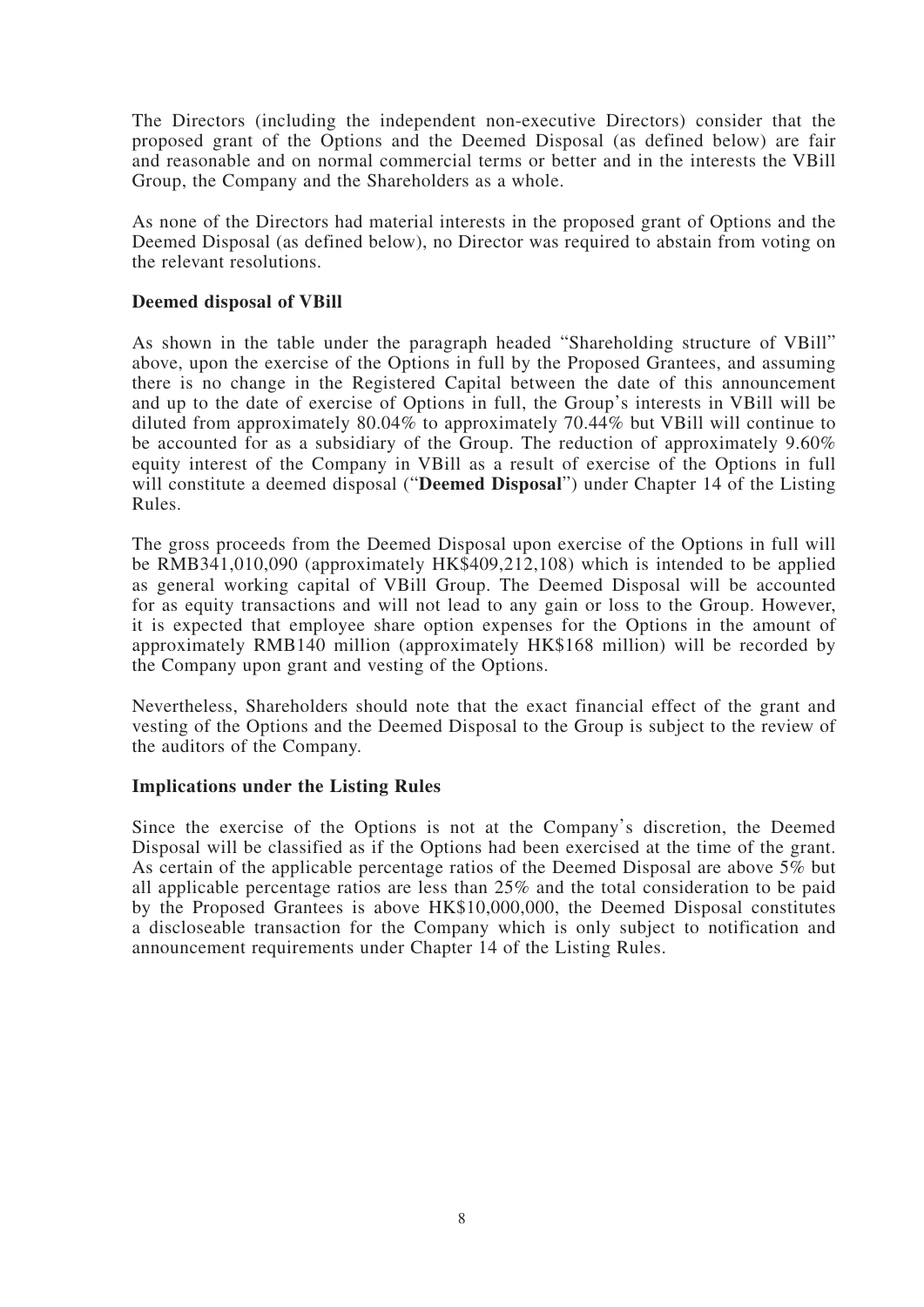Mr. Shen is a director and the chairman of the Board of VBill and a director of certain members of the VBill Group and Mr. Li is the chief executive officer of VBill and the supervisor of a member of the VBill Group. Hence, each of Mr. Shen and Mr. Li is a connected person of the Company at subsidiary level. As Mr. Shen and Mr. Li are connected persons of the Company at subsidiary level and the transaction contemplated by the Deemed Disposal is on normal commercial terms or better, the Deemed Disposal constitutes a connected transaction of the Company which is only subject to the reporting and announcement requirements but is exempt from the circular, independent financial advice and shareholders' approval requirements under Chapter 14A of the Listing Rules, as (i) the Board of the Company has approved the transaction contemplated by the Deemed Disposal and (ii) the independent non-executive Directors have confirmed that the transaction contemplated by the Deemed Disposal is on normal commercial terms or better and in the interests of the Company and the Shareholders as a whole.

## **3. SGM**

A circular containing, among others, details of the VBill Share Option Scheme and the grant of Options to the Proposed Grantees and the notice of SGM will be despatched to the Shareholders in due course.

## **4. DEFINITIONS**

| "associate"         | has the meaning ascribed to it in the Listing Rules                                                                                                                                                                                                                                              |
|---------------------|--------------------------------------------------------------------------------------------------------------------------------------------------------------------------------------------------------------------------------------------------------------------------------------------------|
| "Board"             | the board of Directors                                                                                                                                                                                                                                                                           |
| "Board of VBill"    | the board of directors of VBill from time to time<br>or its duly authorised committee for the purpose of<br>administering the VBill Share Option Scheme                                                                                                                                          |
| "Business Day"      | a working day other than Saturdays, Sundays and<br>public holidays under the laws of the PRC, and a<br>trading day of the Stock Exchange                                                                                                                                                         |
| "Chongqing Jiexing" | 重慶結行移動商務有限公司, a limited liability<br>company incorporated in the PRC and is accounted<br>for as a wholly-owned subsidiary of the Company<br>and is principally engaged in the value-added<br>telecommunication business with major focus on<br>payment related solutions and services in the PRC |
| "close associate"   | has the meaning ascribed to it in the Listing Rules                                                                                                                                                                                                                                              |
| "Company"           | Hi Sun Technology (China) Limited, a company<br>incorporated in Bermuda with limited liability, the<br>shares of which are listed on the Main Board of the<br><b>Stock Exchange</b>                                                                                                              |
| "connected person"  | has the meaning ascribed to it in the Listing Rules                                                                                                                                                                                                                                              |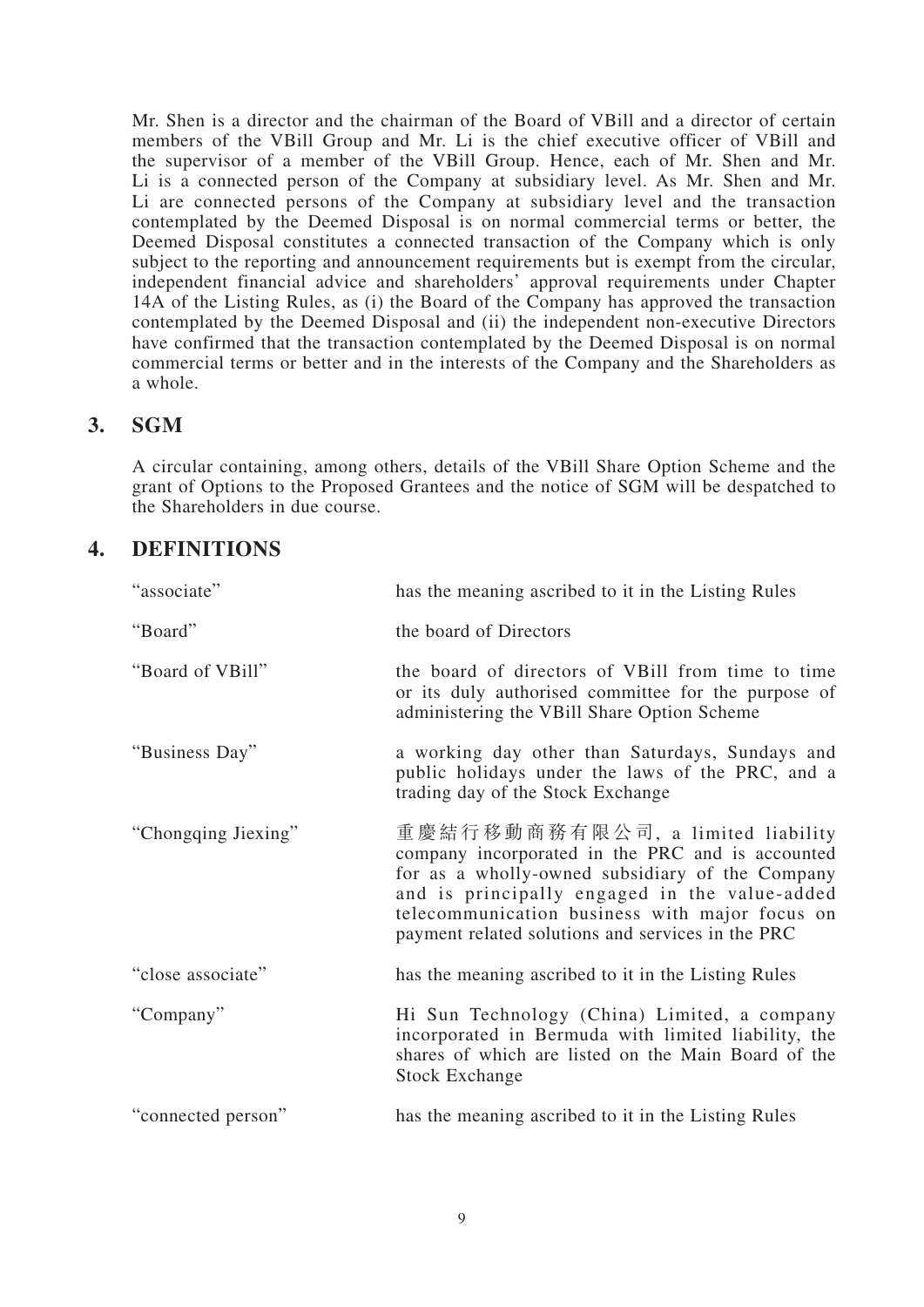| "date of grant"                  | in respect of an Option, subject to the conditions as set<br>out in the VBill Share Option Scheme and the approval<br>of the Directors and Shareholders (if required), the date<br>on which the Board of VBill resolves to make an offer<br>of that Option to the Participant, which date must be a<br><b>Business Day</b> |
|----------------------------------|----------------------------------------------------------------------------------------------------------------------------------------------------------------------------------------------------------------------------------------------------------------------------------------------------------------------------|
| "Director(s)"                    | director(s) of the Company                                                                                                                                                                                                                                                                                                 |
| "Effective Date"                 | the date on which the VBill Share Option Scheme<br>becomes unconditional in accordance with the terms of<br>the VBill Share Option Scheme                                                                                                                                                                                  |
| "Enlarged Registered<br>Capital" | the maximum registered capital of VBill upon exercise<br>of the Options by the Proposed Grantees in full                                                                                                                                                                                                                   |
| "Grantee"                        | any Participant who accepts the offer of an Option in<br>accordance with the terms of the VBill Share Option<br>Scheme, or (where the context so permits) any person<br>who is entitled to any such Option in consequence of<br>the death of the original Grantee, or the legal personal<br>representative of such person  |
| "Group"                          | the Company and its subsidiaries                                                                                                                                                                                                                                                                                           |
| "Hong Kong"                      | the Hong Kong Special Administrative Region of the<br><b>PRC</b>                                                                                                                                                                                                                                                           |
| "Listing Rules"                  | the Rules Governing the Listing of Securities on the<br><b>Stock Exchange</b>                                                                                                                                                                                                                                              |
| "Mr. Guo"                        | Mr. Guo Yi, one of the Proposed Grantees                                                                                                                                                                                                                                                                                   |
| "Mr. Li"                         | Mr. Li Huimin, one of the Proposed Grantees                                                                                                                                                                                                                                                                                |
| "Mr. Shen"                       | Mr. Shen Zheng, one of the Proposed Grantees                                                                                                                                                                                                                                                                               |
| " $Option(s)$ "                  | the option(s) granted or to be granted to the eligible<br>Participants under the VBill Share Option Scheme                                                                                                                                                                                                                 |
| "Option Interests"               | the equity interest of VBill to be held by the Grantees<br>pursuant to the exercise of the Options                                                                                                                                                                                                                         |
| "Participants"                   | any directors, supervisors, general managers and other<br>employees of any member of the VBill Group                                                                                                                                                                                                                       |
| "PRC"                            | the People's Republic of China                                                                                                                                                                                                                                                                                             |
| "Proposed Grantees"              | Mr. Shen, Mr. Li and Mr. Guo collectively                                                                                                                                                                                                                                                                                  |
| "Registered Capital"             | the registered capital of VBill from time to time                                                                                                                                                                                                                                                                          |